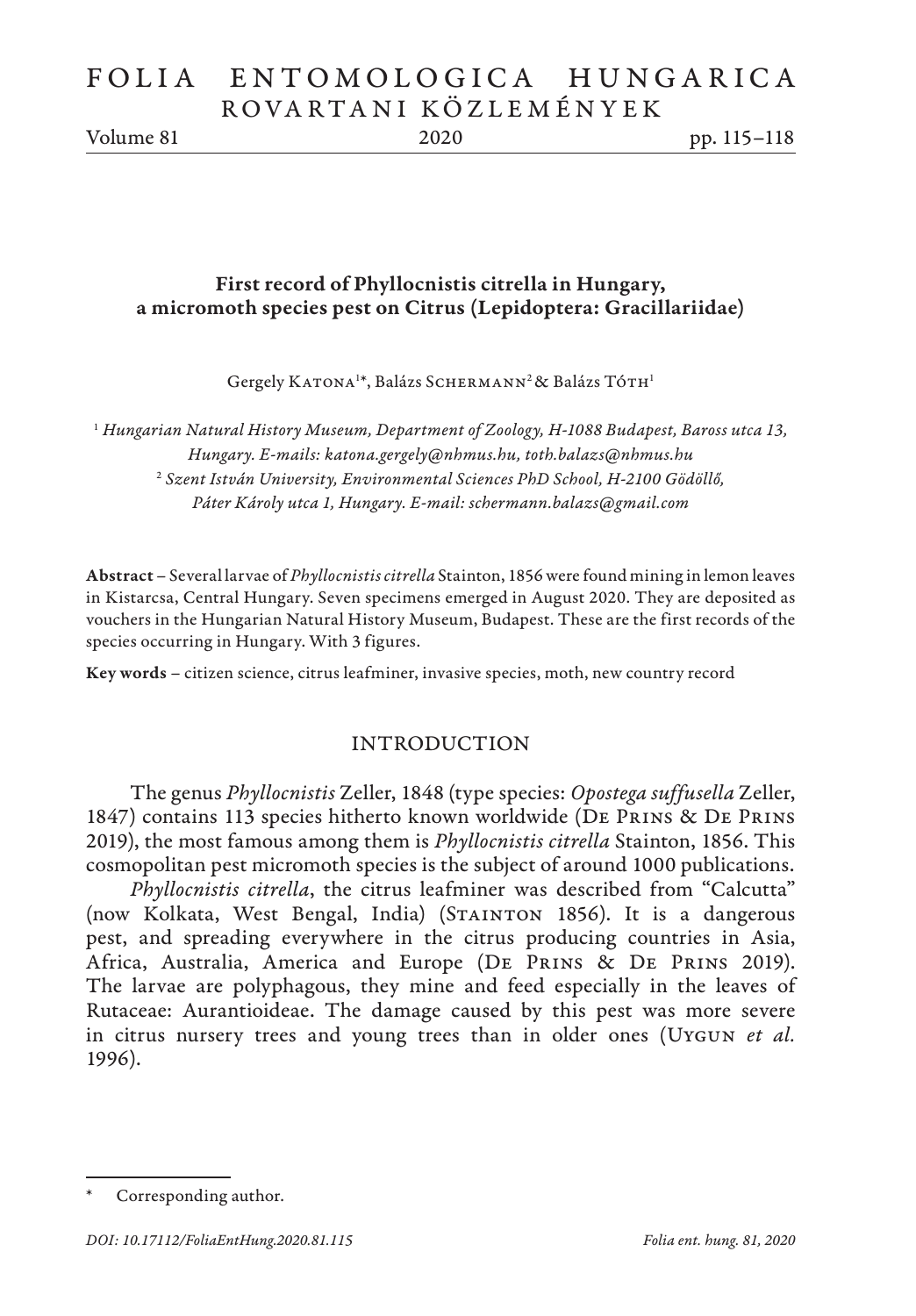#### MATERIAL AND METHODS

The second author (BS) found leaves with mines (Fig. 1) on his lemon tree (*Citrus limon* (L.) Osbeck) on 11 August, 2020 in Kistarcsa, Central Hungary. He uploaded a photo in an entomological Facebook group and subsequently was asked by the first author (GK) to bring some samples to the Hungarian Natural History Museum (HNHM, Budapest) for identification. On 17 August the first adult emerged, on 19 four individuals followed and the last two moths were waiting until 25 August. These specimens were frozen, pinned to minuten pins, five of them were set under microscope (BT). The moths were identified (GK) as *Phyllocnistis citrella* Stainton, 1856 (Fig. 2). All specimens are deposited in the Lepidoptera Collection of the Hungarian Natural History Museum (HNHM).

Fig. 1 was photographed by a Samsung Galaxy J4+ telephone, Fig. 2 was produced by Olympus DP70 photographic microscope with DPController and DPManager programs. Altogether 13 images were taken on the specimen with different depths of field and these were stacked to a composite image with the software Adobe Photoshop CS6. The distribution map was composed using the data provided by De Prins & De Prins (2019), and completed with those of Sobczyk (2019), De Prins *et al.* (2019) and the recent finding (Fig. 3).

#### RESULTS AND DISCUSSION

These seven *Phyllocnistis citrella* specimens are the first positively identified individuals in the extensive Lepidoptera leaf-miner collection of the HNHM (Bálint & Katona 2012). We had no records from Hungary (*cf*. Szőcs 1977). These specimens therefore also represent a micromoth species new for the fauna of Hungary (Pastorális & Buschmann 2018).

The citrus leafminer does not tolerate winter frost like its host plant. Citrus plants may overwinter only in frost-free sites in Hungary, so viable populations can be established only indoors. Although there is currently no significant citrus cultivation in Hungary, the moth can be a potential pest in household and horticultural greenhouse plantations. The host plant of the specimens discussed was imported to Hungary from the Netherlands in 2020, so the species is likely to appear elsewhere in the near future in Hungarian households or greenhouse horticultures, as well as in the neighbouring countries.

Figs 1–3. 1 = two *Phyllocnistis citrella* Stainton, 1856 caterpillars (indicated by arrows) mining in a lemon leaf (*Citrus limon* (L.), Kistarcsa (photo by Balázs Schermann), 2 = *P. citrella* adult, emerged first (scale bar = 1 mm) (photo by Balázs Tóth), 3 = distribution map of *P. citrella*: yellow countries = known habitats, red country = Hungary, new record (map by Gergely Katona)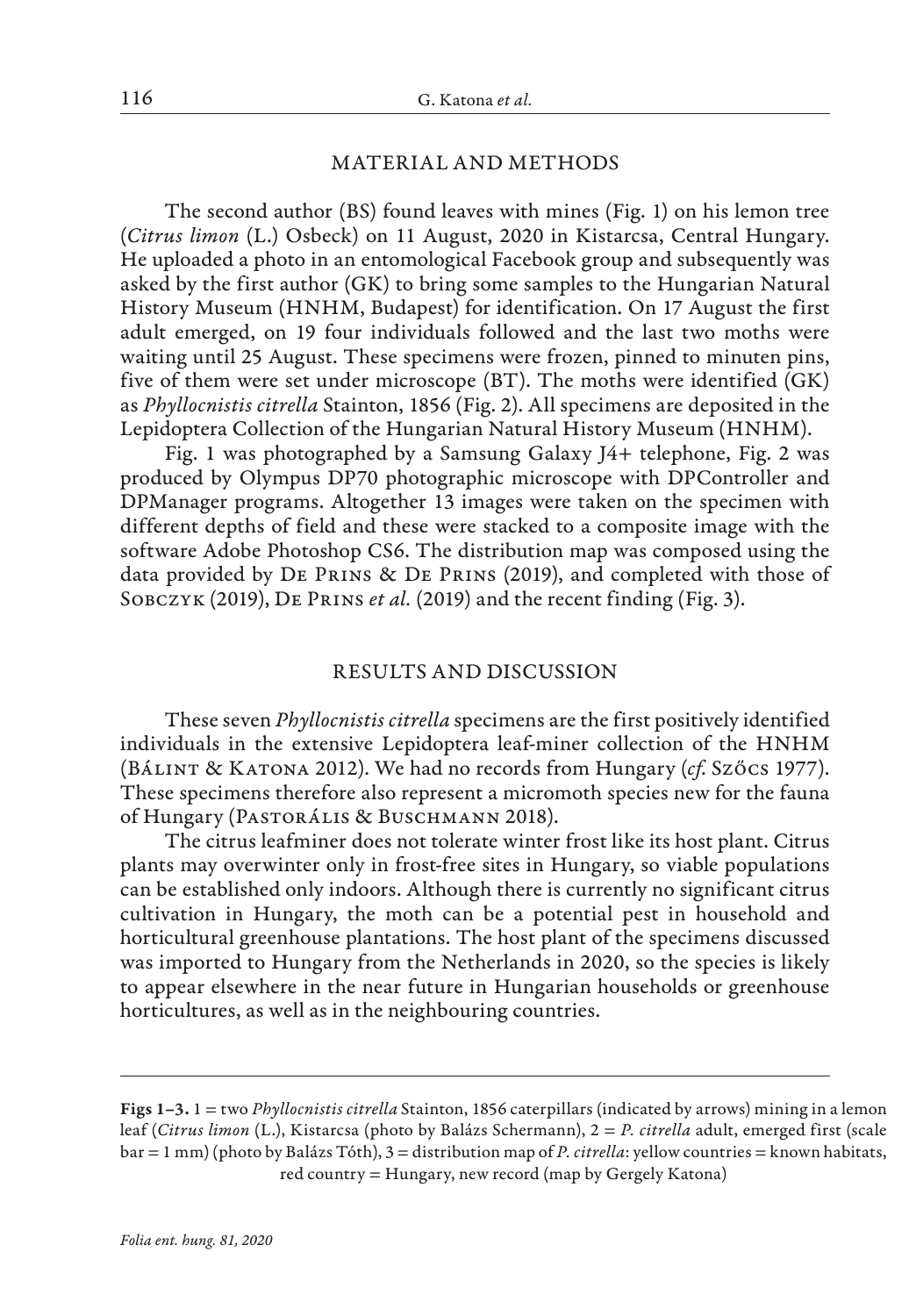

 $\mathbf{1}$ 

1<br>2<br>3  $\overline{2}$